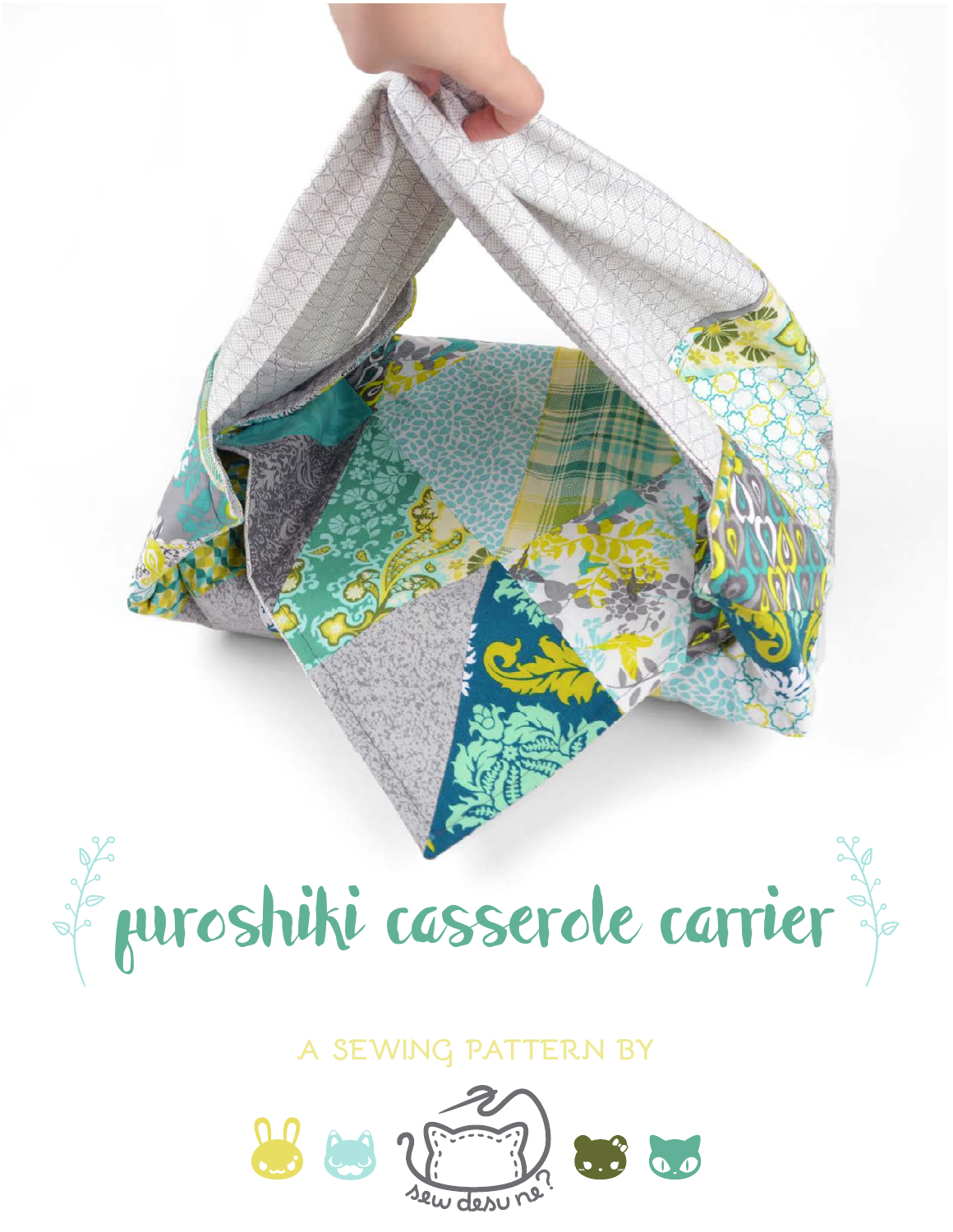sewing tutorial



This project is inspired by the Japanese art of furoshiki, which makes squares of cloth into bags and carriers by strategically folding and tying. This patchwork piece is made to be folded into a carrier perfectly sized for various casserole dishes. You have the option of making yours as patchwork or whole cloth.

#### difficulty: makes:

I'd probably give this 1 or 2 stars if you skipped the patchwork and just used whole cloth. So, all in all, pretty simple.

one 32 1/2" x 32 1/2" patchwork square suitable for casserole wrapping

# **materials & tools**

| · Various patchwork fabrics, totaling 1<br>1/3 yds. (I used a fat eighths bundle)<br>• NOTE: You could also do this<br>whole cloth and get 1 yd. of<br>fabric for the outer carrier<br>· 11/4 yd. of lightweight fabric for<br>carrier lining & handles<br>· 1 yd. of insulated batting | • Matching sewing thread<br>· Basic sewing tools (sewing machine,<br>scissors, iron, needles, pins, fabric<br>marker, seam ripper) |
|-----------------------------------------------------------------------------------------------------------------------------------------------------------------------------------------------------------------------------------------------------------------------------------------|------------------------------------------------------------------------------------------------------------------------------------|
|                                                                                                                                                                                                                                                                                         |                                                                                                                                    |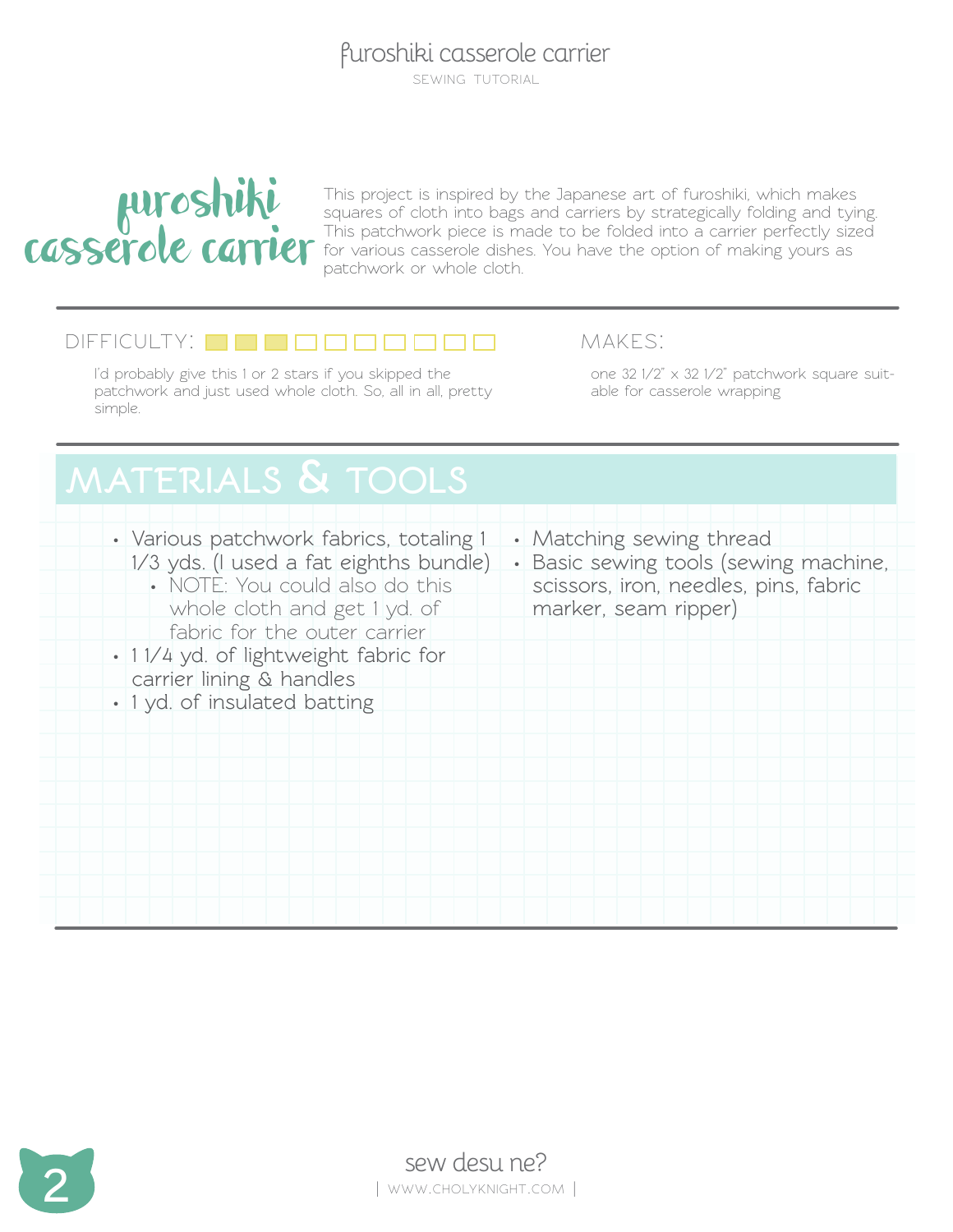sewing tutorial



**1.** If you're using whole cloth, cut your handles following steps 4 & 5, then skip to step 8.

- **2.** From your various patchwork fabrics, cut 6 strips, 7 1/2" x width of fabric
- **3.** Subcut each strip into 5 squares, 7 1/2" x 7 1/2" (26 squares total)
- **4.** From your lining fabric, cut 1 strip, 13" x width of fabric
- **5.** Subcut this strip into 2 rectangles, 21" x 13". These are your handles; reserve the rest of the lining for the carrier.
- **6.** Your pieces so far should look something like this:

draw a line diagonally; sew 1/4" from each side



cut down the drawn line

press open for 2 pairs of triangles



The patchwork part of the carrier is just a series of random half-square triangles. If you're a quilter, you probably know how we're going to piece those.

Pair up each square with a comple menting one (with right sides together), draw a line from one corner to the other, and sew 1/4" away from each side of the line, cut them in half down the drawn line, and you've created two sets of triangle blocks.

Repeat this process until you have 25 blocks to create the outside of the carrier. You'll end up with one extra since we're working in pairs, so you can use this to swap out something in your assembly.

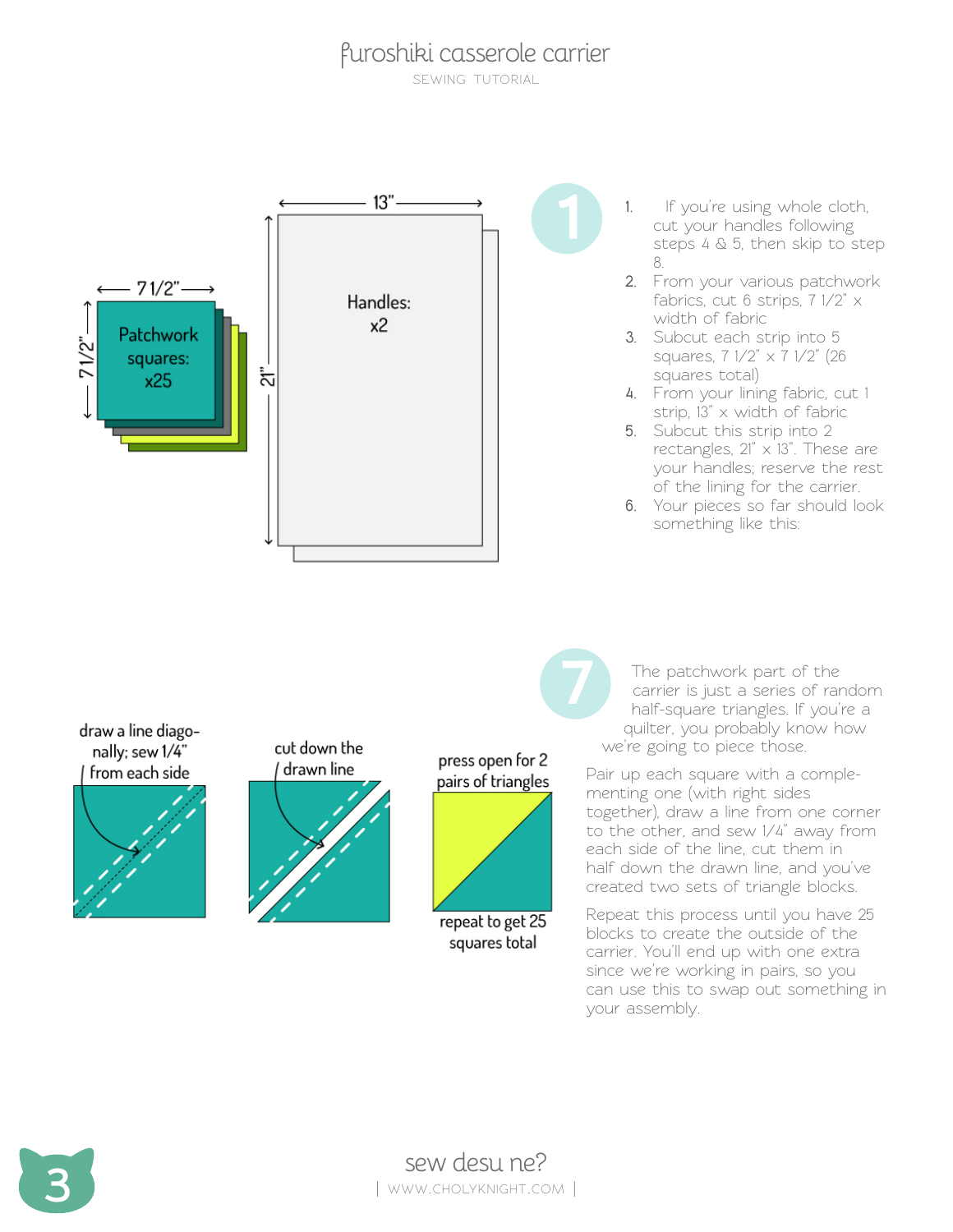sewing tutorial

The outside of the carrier is made up of a grid of 5 blocks by 5 blocks. Sew 5 of the blocks together into a row (I like to press my seams open). To get the look I have, you'll want to have all the triangles leaning in the same direction. Create 5 rows of 5 like this, then sew the rows together to create a large square that's about 33  $1/2$ " x 33  $1/2$ ". Though absolute precision isn't necessary for this project.



To create the carrier shape, you only need to trim off a little from your finished patchwork.

Fold the patchwork in half diagonally so the whole thing makes a large triangle. From corner that forms a right angle, measure out 10" along each side, then draw a line bringing together those markings.

Trim the patchwork along this line, going through both layers of patchwork. Use this finished shape as a pattern to cut both your lining and your insulated batting. Simply lay it out on your fabric and batting, pin, and cut around the edges as you usually would.



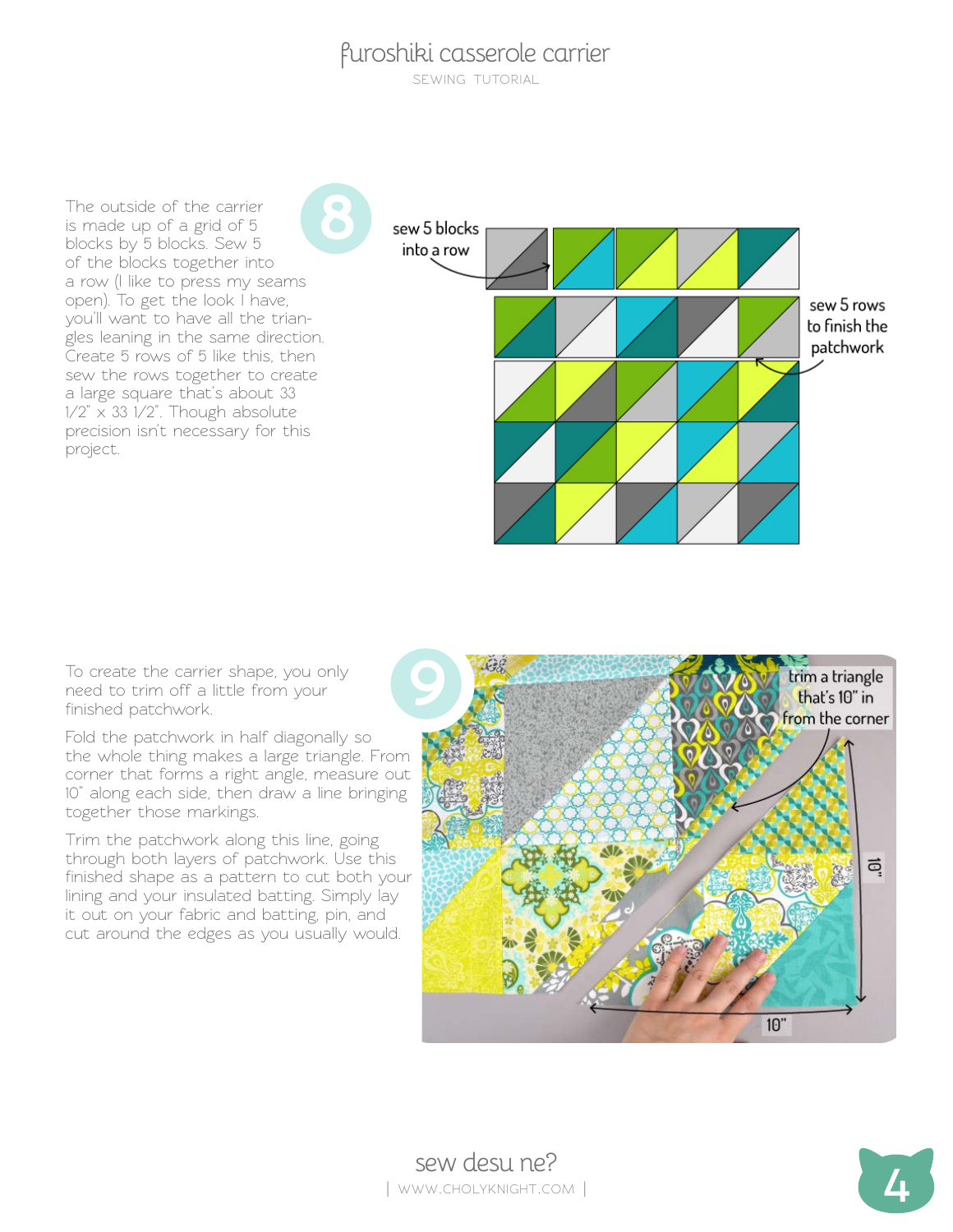sewing tutorial



Next up is to add the handles. To make them, simply fold each handle piece in half lengthwise and sew down the long edge. Turn it right side out and press when complete. You should have 2 handles when complete.



The handles are attached to the trimmed edge we just created in step 3. Line up the raw edges of the handle with the trimmed edge so they butt against each other in the middle. You'll know you have it right when there's about 3/4" on each side. Baste the two ends of the handle in place here, then repeat the same for the other trimmed edge of the carrier and the remaining handle.



**5** sew desu ne? | www.cholyknight.com |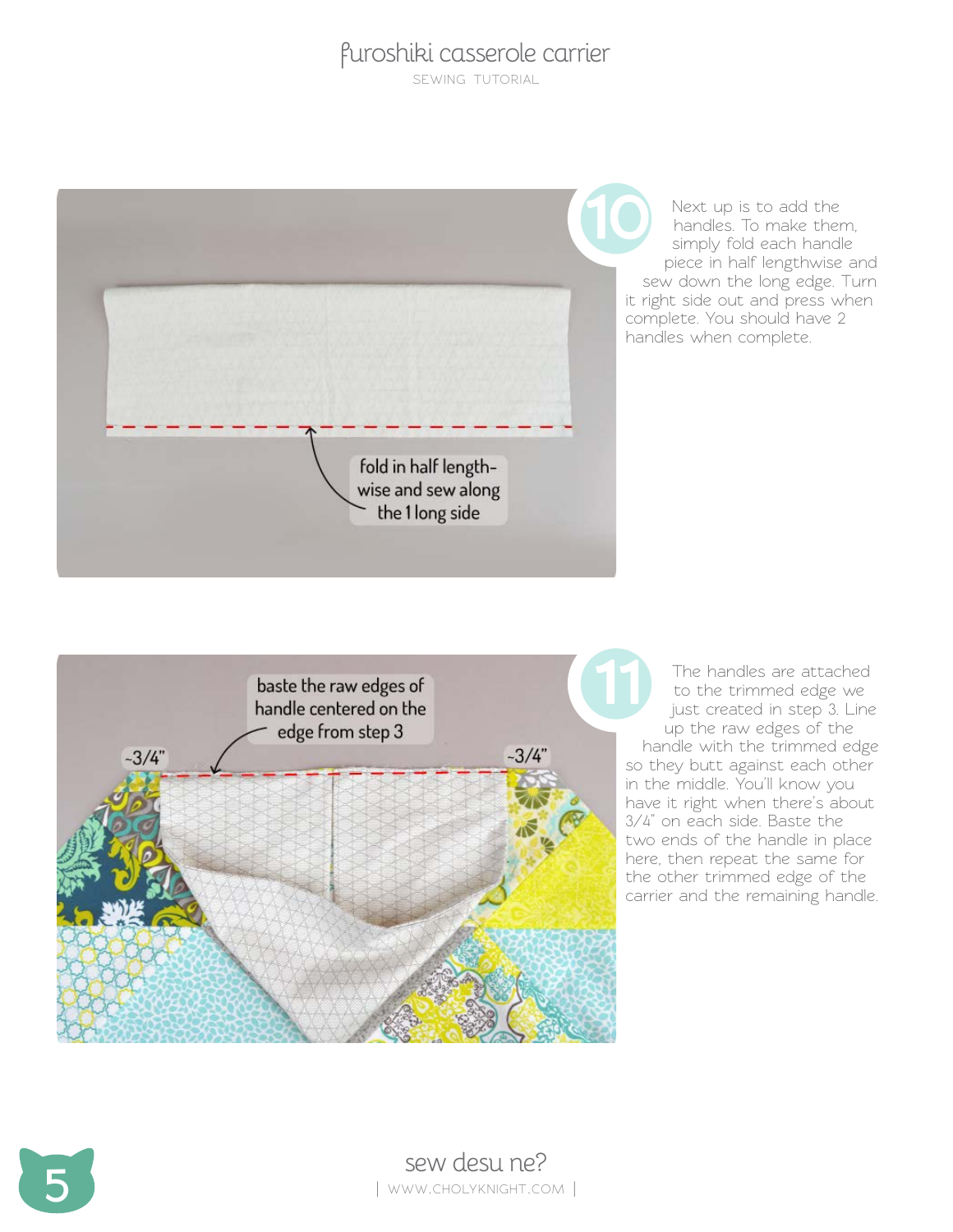sewing tutorial

Now we can finally bring together the outer carrier and lining. To do this, layer your lining, batting, and patchwork in this order: insu lated batting (shiny side up), lining (right side up), patchwork (right side down). Line up all the raw edges and pin the layers in place.



With the layers all pinned in place, you can now sew them. Be sure to leave at least a 5" opening on one straight side for turning the carrier right side out next. It helps to mark it beforehand. Once finished, reduce the bulk by trimming away the excess batting in the seam allowances. To make the next step easier though, don't trim away all the batting in the area where you left an opening.